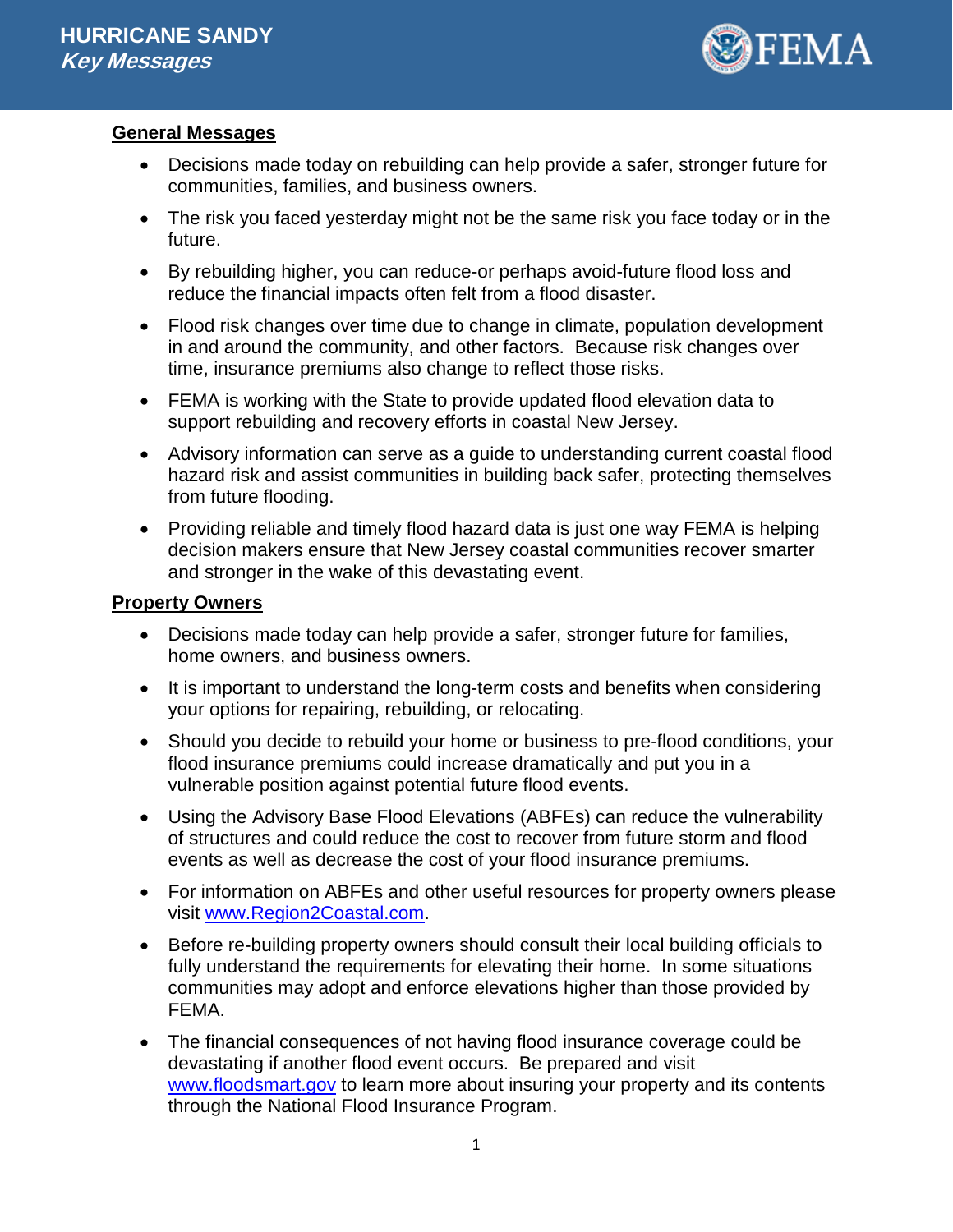

## **Local Community Key Messages**

- Decisions made today on rebuilding can provide a safer, stronger future for communities.
- While adoption of the Advisory Base Flood Elevations (ABFEs) is not mandatory, FEMA strongly encourages communities to rebuild using this data. By adopting ABFEs now communities ensure that rebuilding efforts more closely align to the current coastal flood risk.
- ABFEs should not delay the progress of recovery, only encourage smarter and safer building to help make communities more resilient to potential future flood events.
- While the initial cost to rebuild to ABFEs may be slightly higher, communities will see long-term savings, creating structures that are more resistant to costly flood damage.
- Residents and business owners should explore all options available through their flood insurance policy, Federal government, and the State to help offset some of the increased cost to elevating higher. Some examples of the options available are: Utilizing Increase Cost of Compliance coverage provided under a standard flood insurance policy and Hazard Mitigation Assistance.
- The risk you faced yesterday might not be the same risk you face today or in the future. Communities may also consider recommendations to build higher than the elevations provided by FEMA. Talk with your local Floodplain Administrator to decide if this is right for your community.
- Working together with State and local officials, FEMA will continue to provide technical assistance in adopting and implementing ABFEs and advisory maps. Working together we will build New Jersey and New York coastal towns back safer and stronger.
- Information regarding ABFEs and other useful resources for local officials can be found by visiting [www.Region2Coastal.com.](http://www.region2coastal.com/)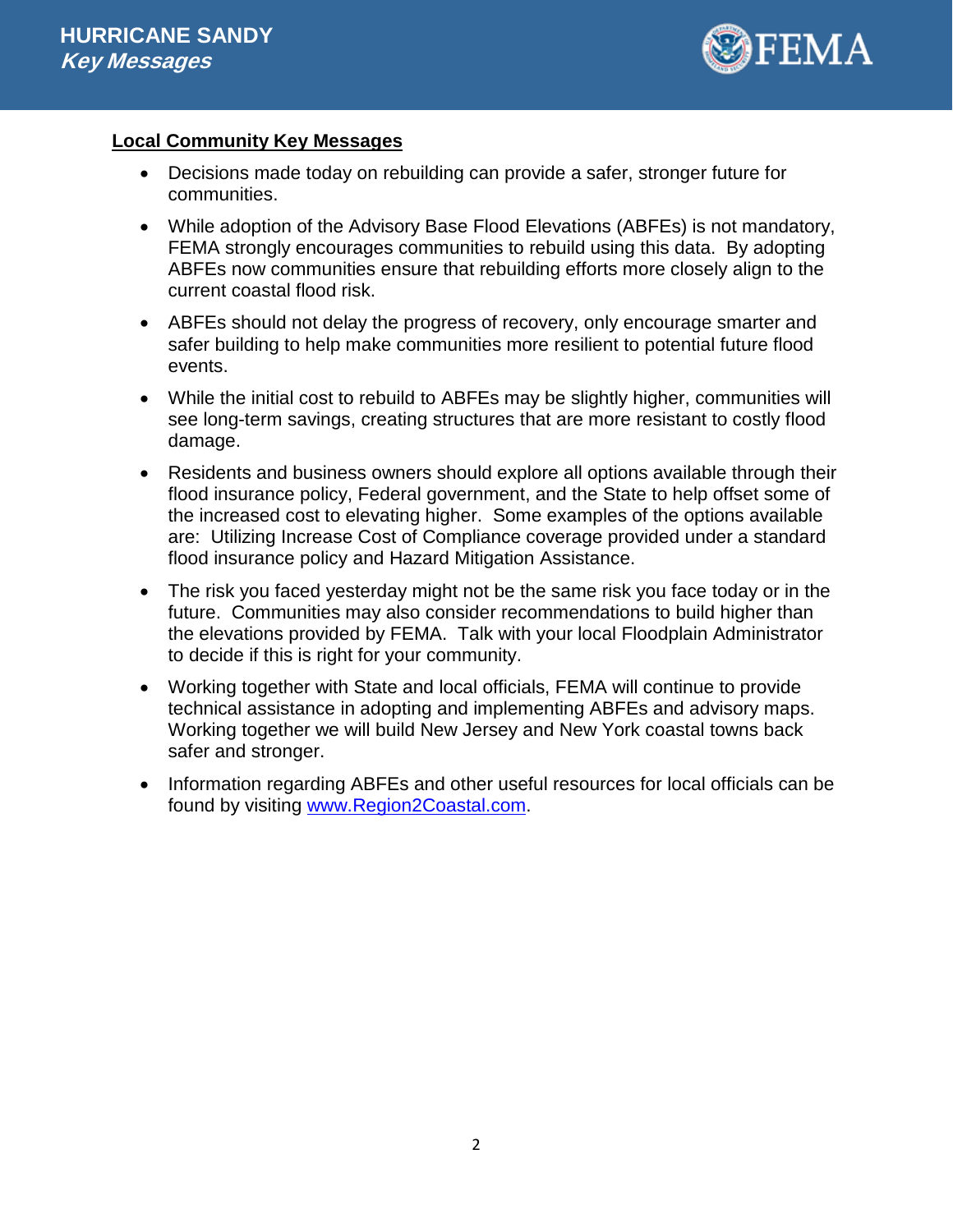

#### **Insurance Industry Key Messages**

- Decisions made today on rebuilding can provide a safer, stronger future for property owners.
- One way to reduce future flood losses is to raise buildings above the minimum required elevation standards or to flood proof non-residential buildings.
- By elevating your home or business to the Advisory Base Flood Elevations (ABFEs) your property will be better protected from future flooding events and you may benefit from lower flood insurance premiums.
- The release of advisory information will not change the current flood insurance premiums, which will continue to be based on the official flood map currently in effect.
- Insurance agents and the property owners that they serve should be aware of future changes to the National Flood Insurance Program. Over time, some flood insurance subsidies and discounts will be phased out and eventually eliminated.
- Starting January 1, 2013 premium rates for subsidized non-primary residents will begin increasing at a rate of 25% per year until they reflect the full risk-rate.
- For more information regarding insurance changes please visit [http://www.nfipiservice.com/Bulletin\\_2012.html.](http://www.nfipiservice.com/Bulletin_2012.html)

## **Insurance Industry: Additional Key Messages for NFIP Policy Holders**

- FEMA's Increased Cost of Compliance (ICC) may be used by a National Flood Insurance Policy (NFIP) holder to elevate a building or home to the ABFE or the elevation that the community has adopted and is enforced throughout the community.
- ICC provides up to \$30,000 to help property owners reduce the risk of damage from future floods by elevating, flood proofing (for non-residential structures), demolishing, or relocating their building or home to meet the requirements of a local community's building ordinances.
- For more information regarding ICC please visit [http://www.fema.gov/national](http://www.fema.gov/national-flood-insurance-program-2/increased-cost-compliance-coverage)[flood-insurance-program-2/increased-cost-compliance-coverage.](http://www.fema.gov/national-flood-insurance-program-2/increased-cost-compliance-coverage)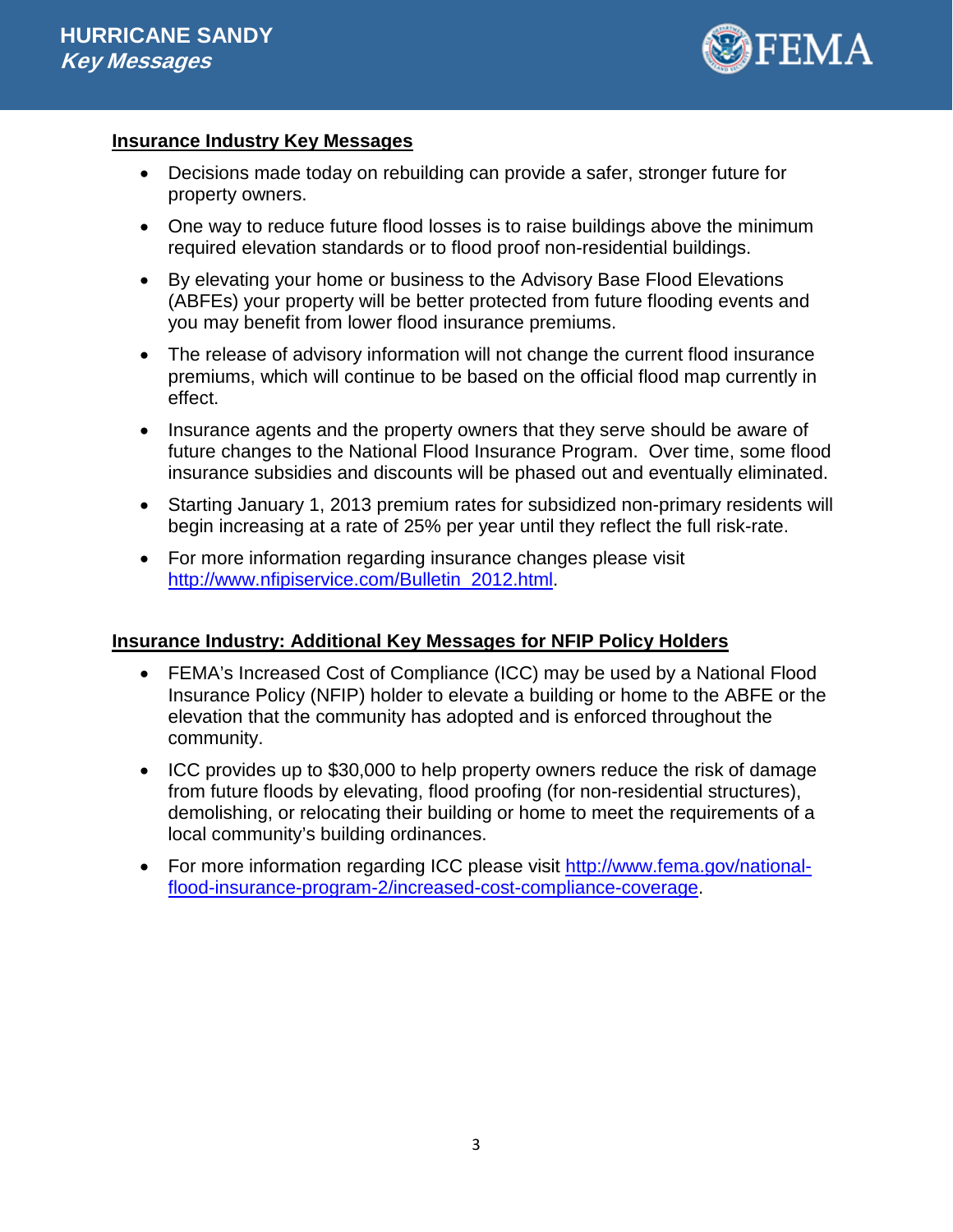

# **State Agency Key Messages**

- Decisions made today on rebuilding can help provide a safer, stronger future for communities, families, and business owners in your State.
- State agencies can use Advisory Base Flood Elevations (ABFEs) as a long term recovery tool.
- ABFEs help state agencies make informed decisions and assist local communities to mitigate future flood events losses, safeguard lives, and protect the private and public investment in rebuilding.
- Communities should be aware that FEMA will use ABFEs for FEMA Recovery and Mitigation activities and programs.
- It is the agency's responsibility to ensure a Federal investment is wise, sound, and based on the best scientific information available and ABFE maps are a reflection of that, providing communities with the best information to build back stronger and safer.
- As more information and resources related to ABFEs becomes available, State agencies can support local communities in relaying this information to property owners.
- For more information about ABFEs and other useful resources, including factsheets and presentations, please visit [www.Region2Coastal.com.](http://www.region2coastal.com/)